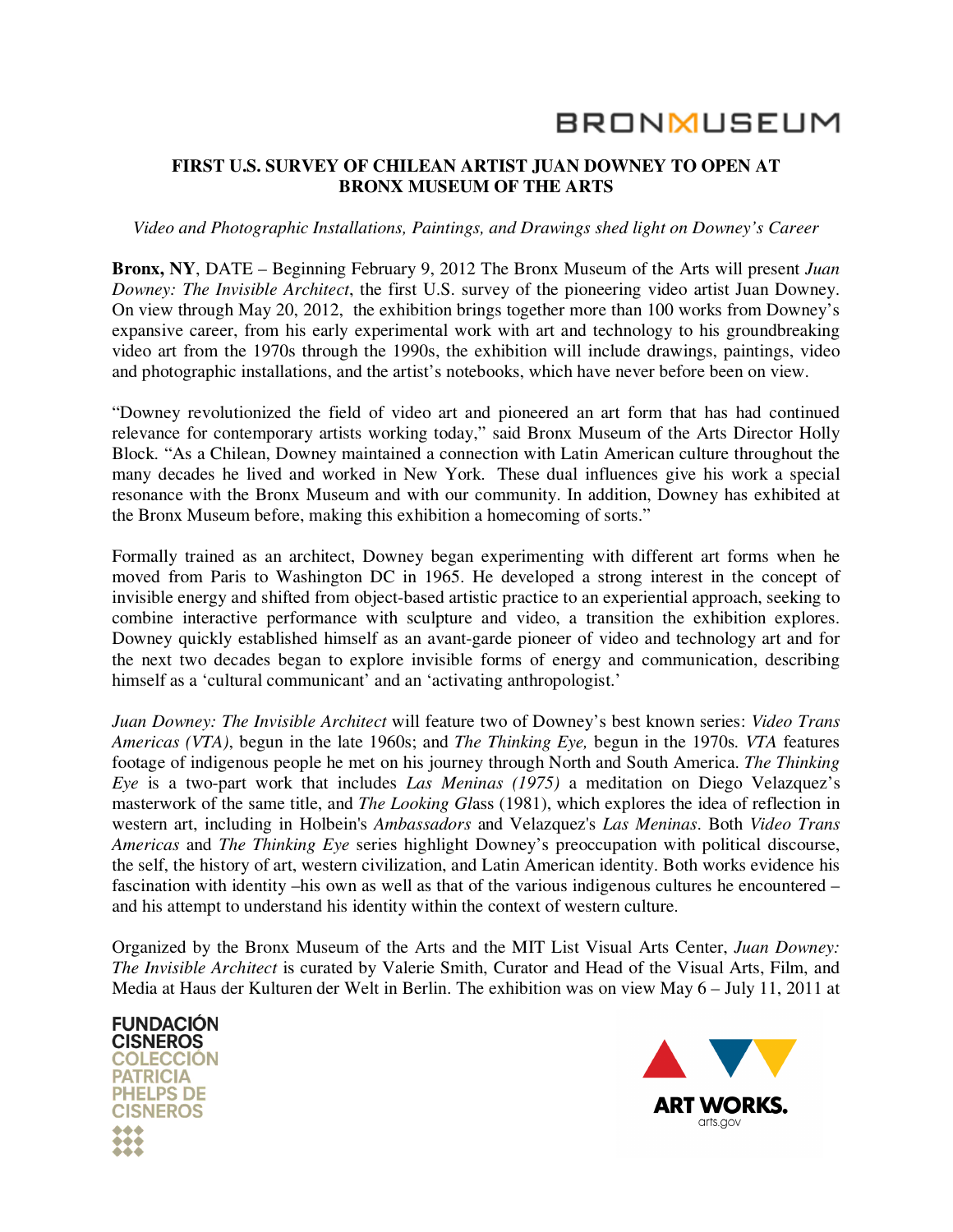MIT List Visual Arts Center, Cambridge, MA and opened at Arizona State University Art Museum, Tempe, AZ on September 24, 2011. Downey's *Map of Chile*, which contains a live anaconda, will be on view at the ASU Museum. The exhibition on view at the Bronx Museum of the Arts will include two etchings from the Museum's permanent collection, as well as *About Cages*, an important political video installation that will incorporate live birds.

# **JUAN DOWNEY**

Juan Downey was born in Santiago, Chile in 1940. He studied architecture at Pontificia Universidad Católica de Chile. Following his studies, he lived in Paris for four years where he studied printmaking at Stanley William Hayter's *Atelier 17*. In 1965 Downey moved to the United States, and settled permanently in New York City in 1969, where he lived until his death in 1993. He was an associate professor in both the School of Architecture and the media department at the Pratt Institute.

Solo exhibitions featuring Juan Downey's work include *Juan Downey: Audio-Kinetic Electronic Sculptures,* The Corcoran Gallery of Art in Washington DC; *With Energy Beyond These Walls*, Howard Wise Gallery, New York, NY, (1970); *Video Trans Americas*, Contemporary Art Museum, Houston, TX, (1976); *Juan Downey: Video Trans Americas*, Whitney Museum of American Art, New York, NY, (1976); *Video Trans Americas*, Everson Museum of Art, Syracuse, NY (1977); *Juan Downey: New American Filmmaker Series*, Whitney Museum of American Art, New York, NY (1978); *Juan Downey,* Matrix/Berkeley 16*,* University Art Museum, Berkeley, CA (1978); *Une Forêt 'Videoformes': Retrospective Juan Downey,* Festival de la Création Vidéo, Clermont-Ferrand, France (1993); *Juan Downey: Instalaciones, Dibujos y Videos,* Museo Nacional de Bellas Artes, Santiago (1995), Chile; *Juan Downey: Con energía más allá de estos muros,* Institut Valencià d'Art Modern, Centre del Carme,Valencia, Spain (1997-98); *Retrospectiva de Video Arte de Juan Downey*, Museo de Arte Moderno de Chiloé, Castro, Chiloé, Chile (2000); *Plateau of Humankind*, Honorable Mention: "Excellence in Art Science and Technology," 49th Venice Biennale Chilean Pavilion, Venice, Italy (2001); and *Juan Downey: El ojo pensante*, Sala de Arte Fundación Telefónica, Santiago, Chile (2010).

Downey's work was included in numerous group exhibitions including *Involving Technical Materials and Processes*, organized by Experiments in Art and Technology, in collaboration with the Brooklyn Museum, Brooklyn, NY and The Museum of Modern Art, New York, NY (1968); *New Learning Spaces & Places*, Walker Art Center, Minneapolis, MN (1974); *Whitney Biennial Exhibition*, Whitney Museum of American Art, New York, NY (1975, 1977, 1981, 1983, 1985, 1987, 1989, 1991); *Documenta 6*, Kassel,Germany, (1977); *Venice Biennale, US Pavilion*, Venice, Italy, (1980); *Sydney Biennale*, Sydney, Australia, (1982); *II Bienal de La Habana*, Havana, Cuba, (1986); *The Thinking Eye*, International Center for Photography, New York, NY, (1987); *Passages de l'image*, Musée National d'Art Moderne, Centre Georges Pompidou, Paris, France, (1990); *Video Art: The First 25 Years*, The Museum of Modern Art, and The American Federation of Arts, New York, NY, (1995); *Info Art '95*, Kwangu Biennial, Gwangju, Korea, (1995); *Electronic Highways*, The Museum of Modern Art, New York, NY, (1997); and *Rational/Irrational*, Haus der Kulturen der Welt, Berlin, Germany, (2008-2009).

# **CATALOG**

The exhibition will be accompanied by a 240 page fully illustrated catalog titled, *Juan Downey: The Invisible Architect* produced by MIT List Visual Arts Center and Bronx Museum of the Arts and edited by Valerie Smith. The catalogue is distributed by D.A.P., New York.